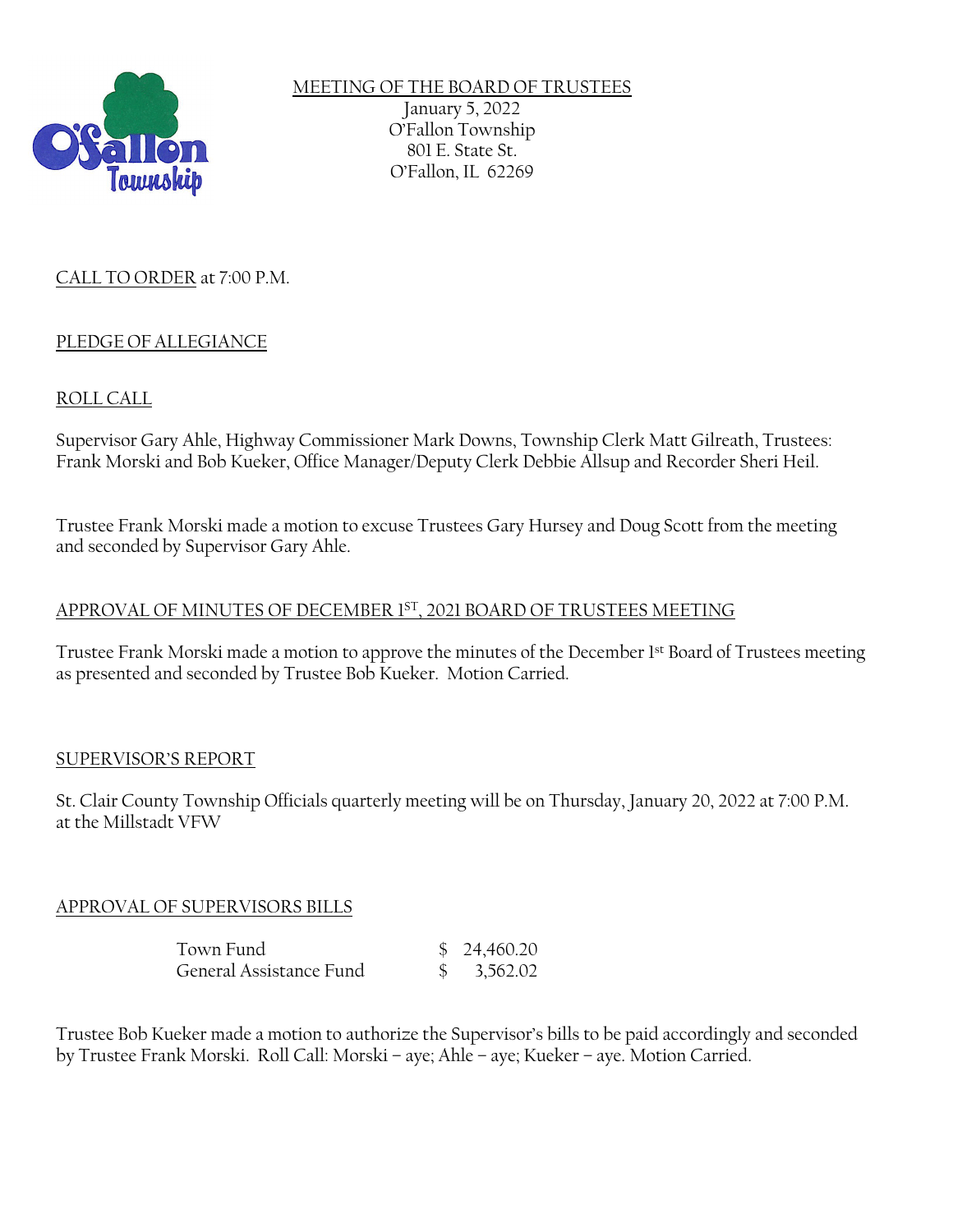### HIGHWAY COMMISSIONER'S REPORT

RaDAR report provided. (See attachment A) Commissioner Downs reported the trucks are ready for any changes in the weather. A brief discussion followed.

#### APPROVAL OF HIGHWAY COMMISSIONER'S BILLS

| Permanent Road Fund | 6,550.86  |
|---------------------|-----------|
| Road & Bridge Fund  | 24,491.47 |

Trustee Frank Morski made a motion to authorize the Highway Commissioner's bills to be paid accordingly and seconded by Trustee Bob Kueker. Roll Call: Morski – aye; Ahle – aye; Kueker – aye. Motion Carried.

#### TOWN CLERK REPORT

None.

#### TRUSTEES REPORT

None.

### COMMITTEE REPORTS

#### SENIOR COMMITTEE REPORT

No report. Next meeting will be in January 25th at 6:30 P.M.

#### YOUTH REPORT

No report.

#### PLANNING REPORT

No report.

#### AFTER PROM REPORT